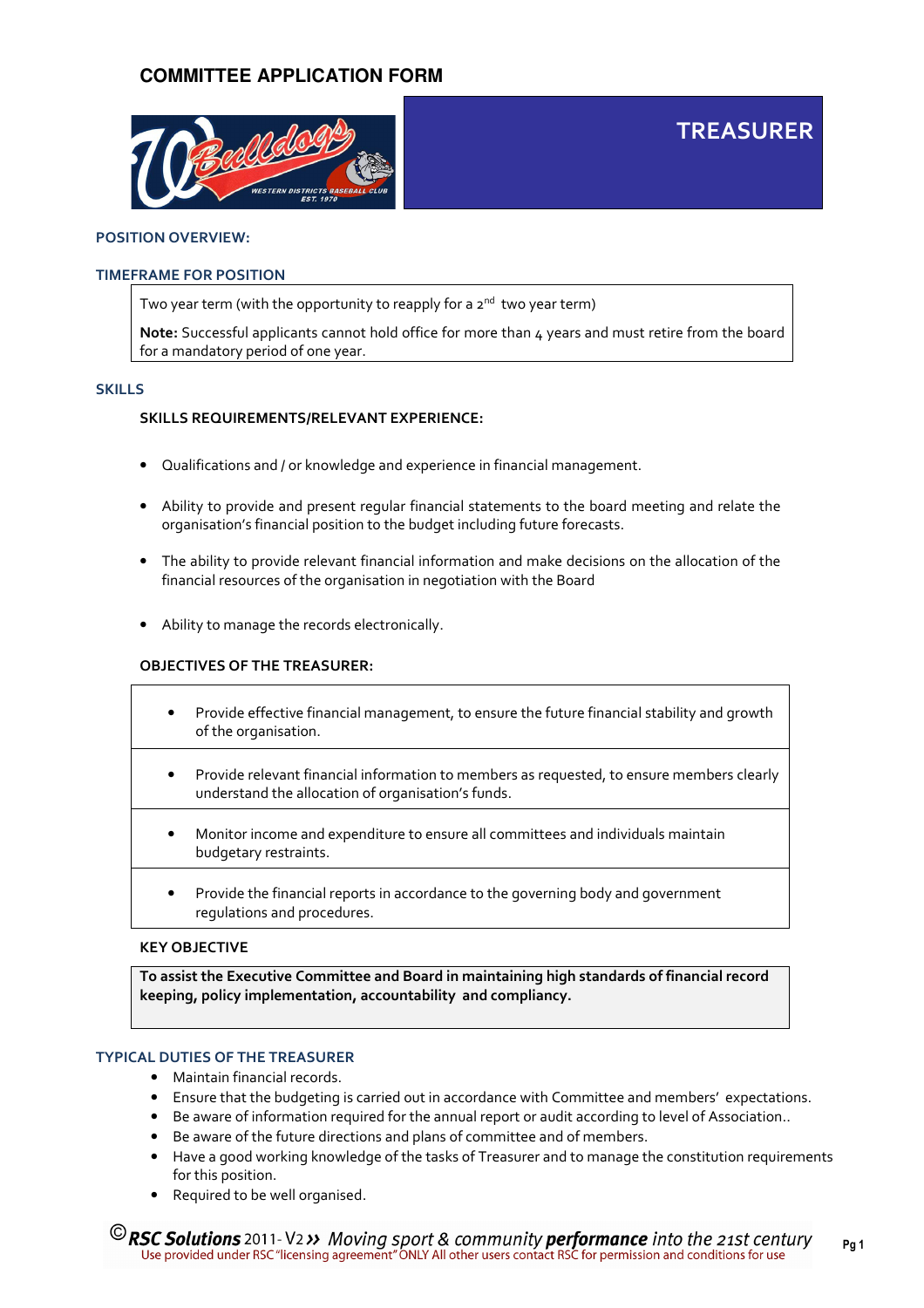### INCORPORATION AND TYPICAL CONSTITUTIONAL REQUIREMENTS

- Ensure the responsibilities of the Treasurer under the Associations Incorporation Act are discharged:
	- Receive all amounts and, if asked, immediately issue a receipt;
	- As soon as practicable, deposit all amounts in the Association's account with a financial institution;
	- As soon as practicable, enter amounts and payments in the Association's cash books;
	- Be one of the signatories for negotiable instruments (for example, cheques); and
	- Balance the cash book and financial institution accounts regularly (regulation 12, schedule 5).
- Ensure appropriate financial systems and controls are in place.
- Work with the Executive Committee and staff in preparing an annual budget.
- Work with the Executive Committee and staff to ensure financial reporting to the Committee on a regular basis, including profit and loss statements/statement of financial performance, budget comparisons and (if needed) cash forecasts.
- Make recommendations regarding the engagement of the auditor, the extent of the auditor's role, and communicate with the auditor during the audit process.
- Other duties shared by all committee members.
- Ensure the responsibilities of the Association and committee members under the Associations Incorporation Act are discharged:
	- to ensure that the Association maintains a registered office where a document can be served personally (thus it cannot be a post office box) (section 17);
	- to ensure that the Association complies with its rules about calling and holding general meetings of members (section 57);
	- to prepare financial statements within six months of the close of the financial year or more frequently if the rules of the Association so provide (section 59);
	- to arrange for the financial statements to be audited and to be audited by a qualified or approved auditor (section 59);
	- to comply with directions of the Department regarding publication of the annual financial statements (section 59);
	- to ensure the position of Secretary is not left vacant for more than one month (section 65);
	- to ensure that the Secretary resides in Queensland or no more than 65 kilometres from its border (section 66);
	- to notify any change in Secretary within one month (section 68);
	- to ensure that the Association holds public liability insurance (section 70);
	- to ensure compliance with the additional accounting requirements under regulation 12 and schedule 5; and
	- To take all reasonable steps to ensure the incorporated Association complies with the Regulation (regulation 15).
- Prepare for committee meetings and appropriately participate in meetings.
- Undertake any assignments given by the management committee on an individual or group basis.
- Maintain current knowledge about the work of the Association.
- Maintain current knowledge about the environment in which the Association works and key issues.
- Attend Association functions, as required.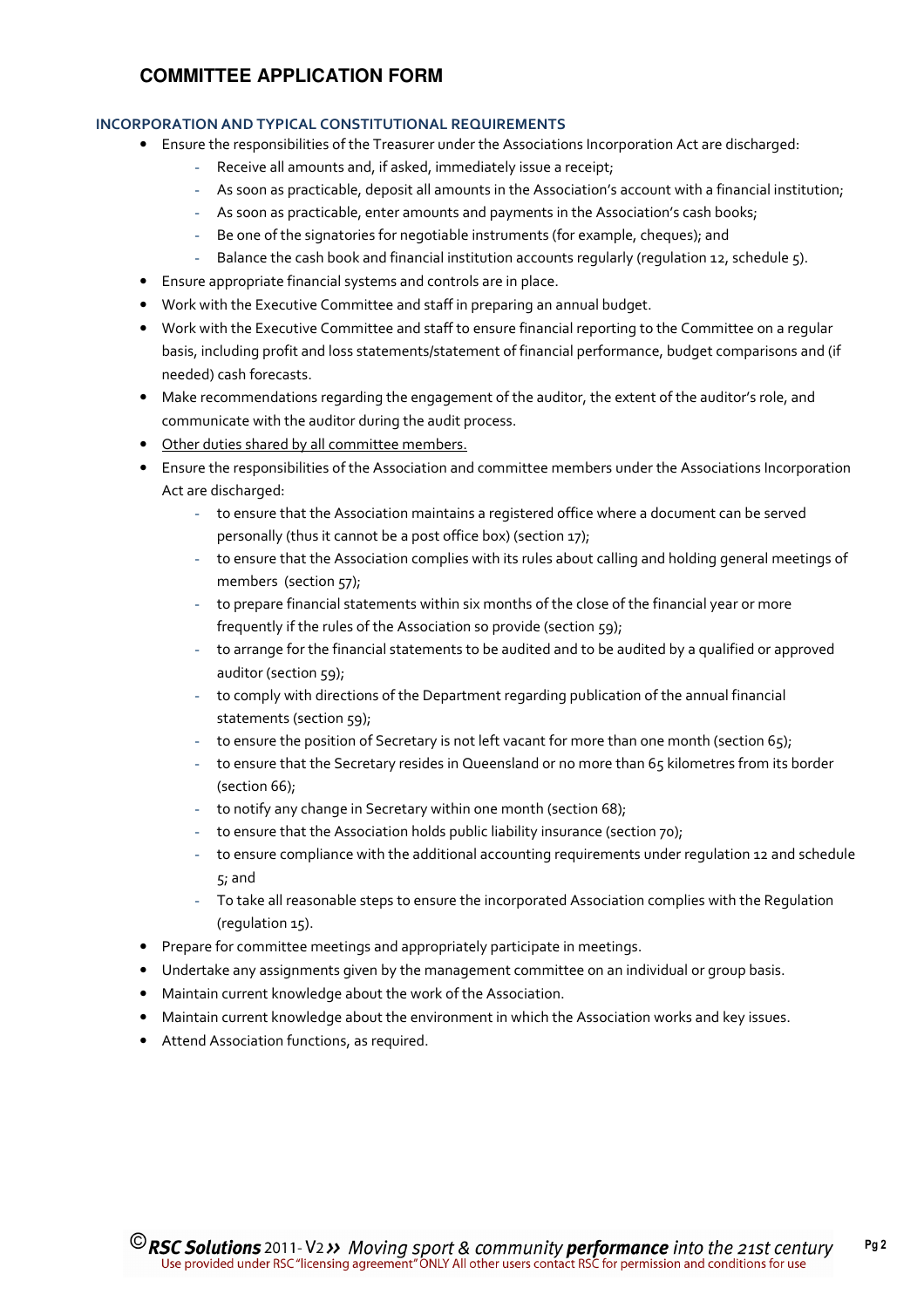### Organisation Name:

### **WESTERN DISTRICTS BASEBALL CLUB INCORPORATED**

**DATE/YR** 

**2017/18** 

### **TREASURER**

CURRENT POSITIONS AVAILABLE

- 1. PRESIDENT
- 2. SECRETARY
- 3. TREASURER
- 4. CLUB OPERATIONS
- 5. BASEBALL OPERATIONS

### APPLICANT'S LEGAL OBLIGATIONS

Note: Any critical omissions within this section by an applicant will be a deemed by the organisation to be an act of deceit and fraud against 'The Association'. Therefore

### 1) If you have been

(a) convicted—(1) on indictment; or (2) summarily and sentenced to imprisonment, other than in default of payment of a fine; or (3) under the Bankruptcy Act 1966 (Cwlth) or the law of an external territory or another country, you are a undischarged bankrupt; or (4) have executed a deed of arrangement under the Bankruptcy Act 1966 (Cwlth), part X or a corresponding law of an external territory or another country and the terms of the deed have not been fully complied with; or creditors have accepted a composition under the Bankruptcy Act 1966 (Cwlth), part or a corresponding law of an external territory or another country and a final payment has not been made under the composition

(b) your rehabilitation period in relation to the conviction or bankruptcy has not expired.

Your application cannot be legally accepted by the Association

#### If you have not have been convicted then you may continue completing this application

#### PROCESS

ELECTRONIC APPLICATIONS ONLY:- (hand written applications will NOT be accepted)

Applications close :- THURSDAY 15 JUNE 2017 at 5.00pm

Form to be completed electronically and forwarded to the Secretary, secretary.westsbaseball@gmail.com via email.

|                            | <b>Applicant's Name</b>    |        |       |  |  |
|----------------------------|----------------------------|--------|-------|--|--|
|                            | <b>Applicant's Contact</b> | Ph:    | Mb:   |  |  |
|                            | <b>Details</b>             | Email: |       |  |  |
|                            |                            |        |       |  |  |
| <b>APPLICANT'S SUPPORT</b> |                            |        |       |  |  |
|                            |                            |        |       |  |  |
|                            | <b>MOVED</b>               | Name   | email |  |  |

SECONDED Name email

**C** RSC Solutions 2011- V2 >> Moving sport & community performance into the 21st century Use provided under RSC "licensing agreement" ONLY All other users contact RSC for permission and conditions for use Pg 3